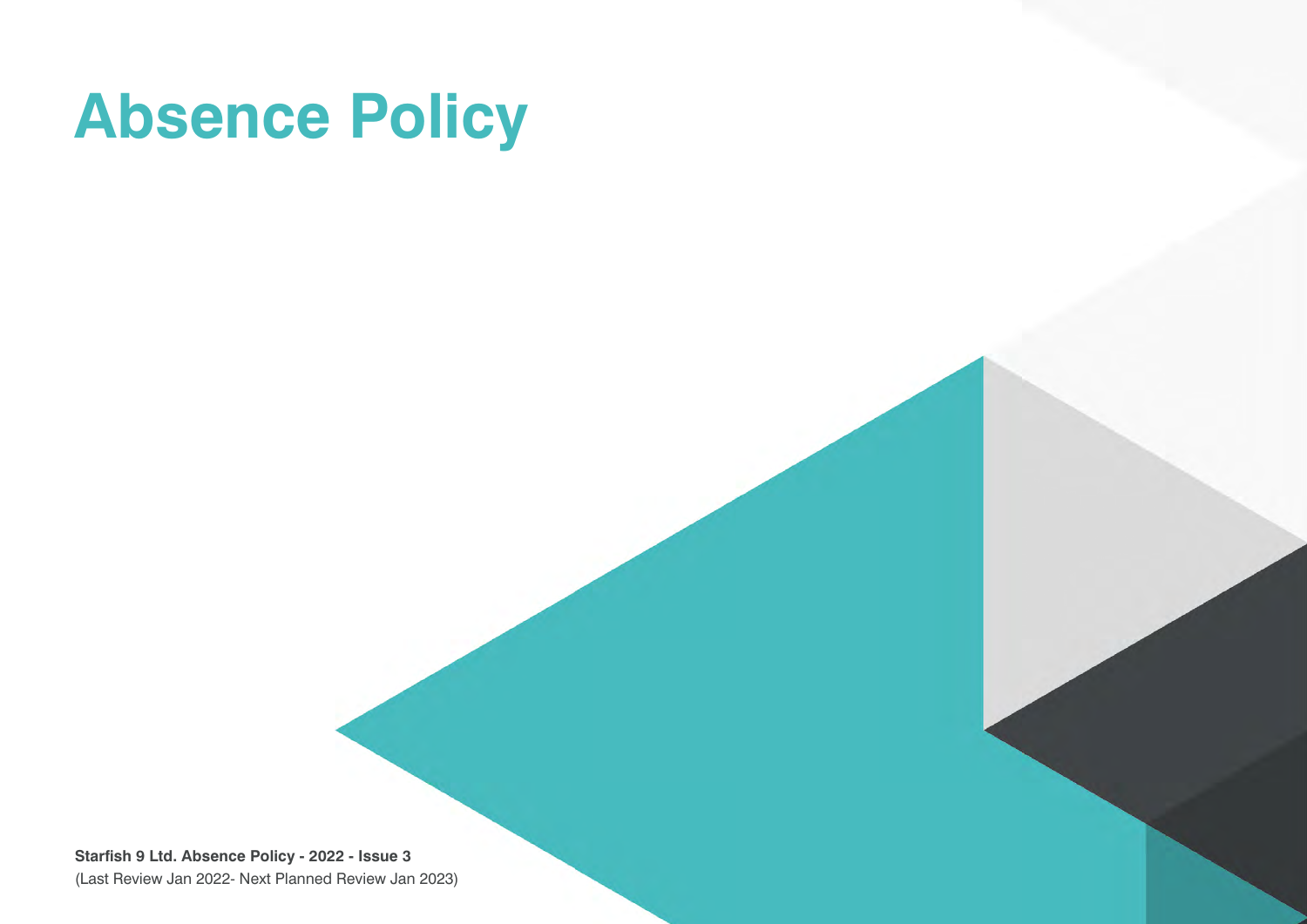# **Absence Policy**

#### **What this policy covers**

This policy applies to employees and workers. The purpose of this policy is to ensure that where you are genuinely unwell you are treated fairly and consistently, while minimising the impact of sickness absence on the Company.

The policy sets out procedures for reporting sickness absence and for the Company's management of short-term and long-term absence. Any absences that are disabilityrelated will be managed in accordance with relevant legislation and related Codes of Practice. This policy also contains information on your entitlements in relation to paid and unpaid time off work for reasons other than sickness.

# **Your responsibilities**

#### **Breach of absence procedures**

Breach of any of the absence reporting procedures detailed below, including those relating to the notification of absence or provision of a medical certificate, may result in disciplinary action. Any periods of absence that are unauthorised may be treated as gross misconduct and could lead to your dismissal without notice from the Company. Unauthorised absence will not be subject to pay.

#### **Frequent short-term absence**

Persistent absenteeism has a detrimental impact on your colleagues and on the Company as a whole. If it is considered that your absence level is a cause for concern, the Company may meet with you to investigate the situation fully. The Company may require you to undergo an Occupational Health assessment.

The Company cannot sustain frequent short-term absences, even if the reasons for the absences are genuine. Therefore, unacceptable levels of absence will be subject to disciplinary proceedings. The Company will take into account the reasons, frequency and pattern of your non-attendance in determining an appropriate course of action.

If you are issued with a formal disciplinary warning, you will be advised as to the level of attendance which the Company expects of you. If you fail to achieve this level of attendance further disciplinary action may be taken.

#### **Medical report**

It may be necessary for the Company to obtain a medical report during the course of your employment in order to gather further information about your medical condition, its probable effect on your future attendance at work, your ability to do your job and whether there are any reasonable adjustments to be made, if appropriate.

Although you have the statutory right to withhold your consent to the Company to approach your GP or consultant for a medical report, if you do choose to withhold your consent to our application, the Company may need to assess your state of health and its impact on your continued employment without the benefit of professional medical advice. You may also be required to undergo a medical examination by a doctor nominated by the Company. The Company will be entitled to receive any report produced in connection with any such examination, and the Company may discuss the contents of the report with the doctor in question.

If you refuse to undergo a medical examination without good reason, this may be viewed as a failure to follow a reasonable management instruction and could result in disciplinary action, up to and including dismissal without notice.

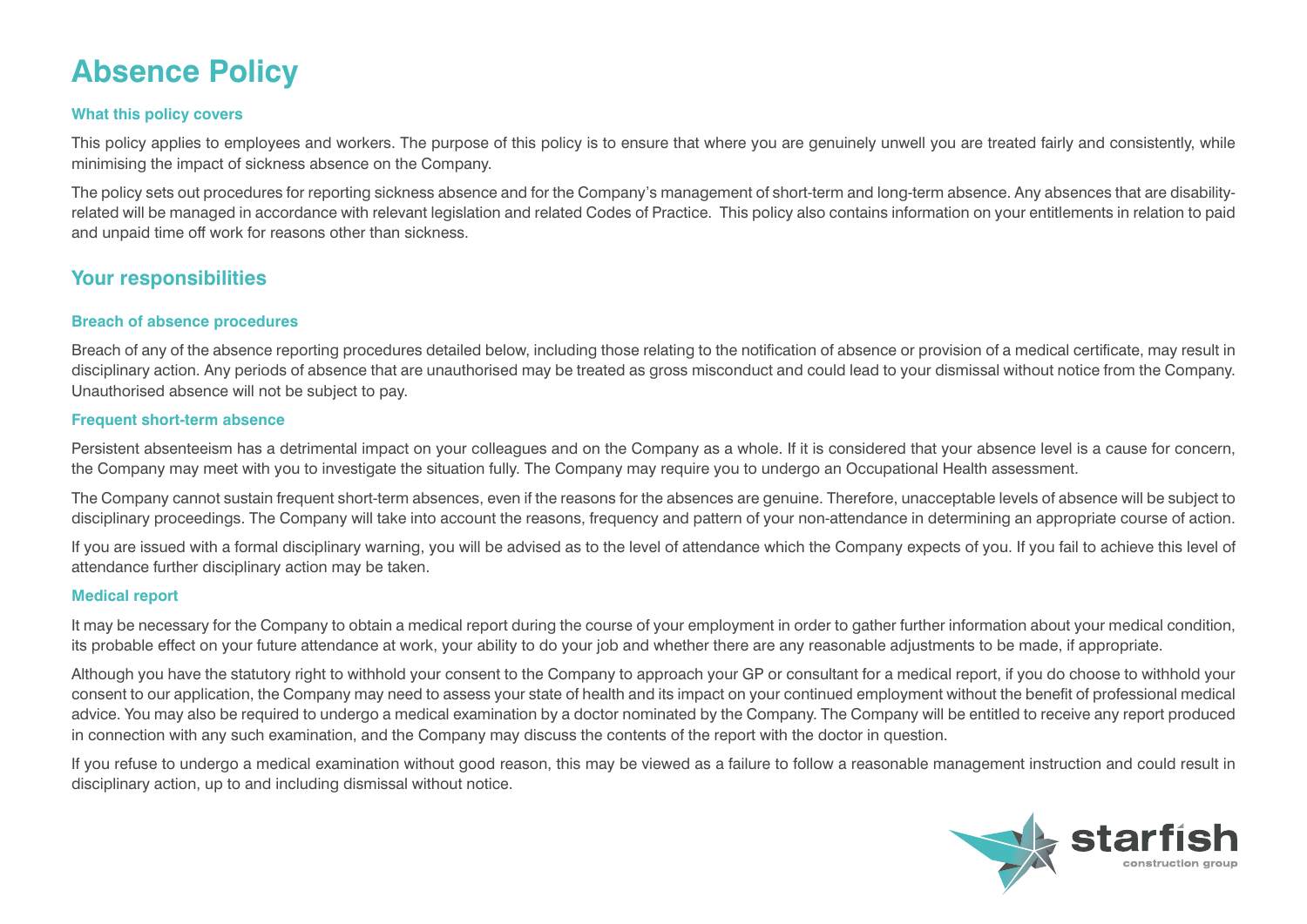#### **Medical suspension**

If the Company becomes concerned about your health and safety at work, or that the health and safety of others is being affected by your physical and/or mental health, you may be suspended on medical grounds pending further investigation to establish that you are fit to work. You will receive full pay during the period of your suspension.

## **Your entitlements**

#### **Medical and dental appointments**

Where possible, you are requested to arrange any medical or dental appointments outside working hours.

If this is not possible, you must obtain permission from management before taking any time off and appointments should be arranged at the beginning or end of your working day to minimise any disruption to the Company. Unless otherwise agreed, you will not be paid for any time off as a result of medical or dental appointments, with the exception of antenatal appointments.

#### **Jury service**

You are entitled to time off work for jury service. You should notify management immediately on receipt of the jury summons, giving full details. You will not normally be paid for this time off, and you are advised to claim the expenses to which you are entitled from the Court. These will typically include compensation for loss of earnings.

#### **Time off for religious observance**

You should make any requests for time off for religious observance to your manager as early as possible. Although you have no legal or contractual right to religious leave or time off to pray, the Company will consider all such requests.

Time off for religious observance must be taken from your rest periods or annual holiday entitlement. Alternatively, at the Company's discretion, you may work additional hours in lieu of the time taken off.

If you wish to take the time off as annual holiday, you should make the request in accordance with the Company's annual holiday procedures. For the avoidance of doubt, the Company's rules relating to annual holiday will apply.

#### **Bereavement leave**

The Company recognises that the loss of a loved one is very distressing and that "time off" work will be required. However, payment for bereavement leave is at the sole discretion of the Managing Director in liaison with your Line Manager. As such, you must in the first instance notify you Line Manager.

#### **Adverse weather and other exceptional circumstances**

If you are unable to attend work due to adverse weather conditions or other exceptional circumstances, you will not be paid for any periods of non-attendance. You may request to take paid holidays or work additional hours at an alternative time to make up for the time you have been absent. The Company reserves the right to refuse such requests depending on the needs of the business.

If the Company cannot operate due to these exceptional circumstances, it reserves the right to require you to take holidays during this time or impose a period of lay-off, when appropriate. The Company also reserves the right not to provide you with advance notice of this requirement.

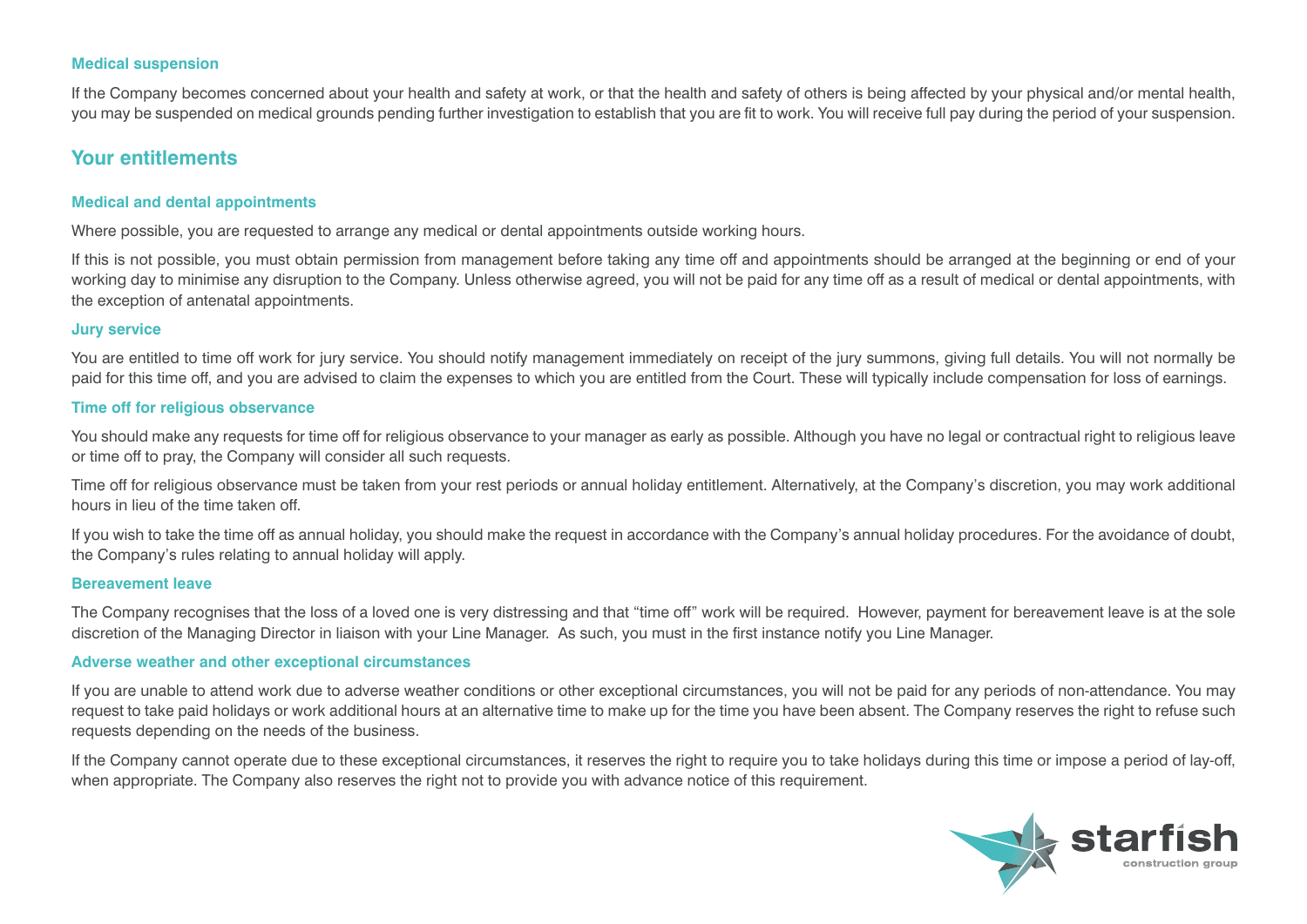#### **Other types of leave**

The Company will adhere to statutory requirements in providing time off when you have commitments relating to public office or role, trade union duties and activities and the Armed Forces Reserves. You should discuss such requests for time off with your manager at the earliest opportunity in order to work out the necessary arrangements, allow planning time and work with your manager to minimise any potential disruption to the Company.

#### **Disabilities**

If you have a disability that impacts on your attendance at work, the Company will give consideration to whether there are any reasonable adjustments that could be made to your job or other aspects of your working arrangements to minimise absenteeism or assist your return to work.

# **Absence-reporting procedures**

#### **Sickness absence reporting**

You should notify your Line Manager as soon as possible and telephone Head Office at the earliest possible convenience to enable the Office Manager or Office Administrator to complete absence form F12:14 and forward to accounts department.

It is not acceptable for you to text, email, contact a colleague, leave a message or have a friend or relative call on your behalf. If your manager is unavailable you should contact someone in a position of authority in the Company.

You should provide the reason for your absence, an estimate of how long you expect to be off work, a telephone number by which you can be contacted and details of any outstanding or urgent work that requires attention.

#### **Medical certification**

If your absence lasts for seven calendar days or fewer, you must complete an absence form immediately upon your return to work.

However, if you are entitled to contractual sick pay (please see your contract of employment for details) you may also be required to provide the appropriate medical certification for absences of fewer than seven days.

If your absence lasts more than seven calendar days, you must forward a medical certificate, completed by a medical practitioner, to management in order to cover the absence. The medical certificate must be submitted as soon as possible. If you unreasonably delay in providing a medical certificate, your absence will be classed as unauthorised. If, on a medical certificate, your doctor recommends any adjustments to your duties, hours or working conditions, the Company will discuss these with you and implement the recommendations, if these are reasonably practicable.

Failure to comply with the arrangements to assist your return to work without good reason may be treated as misconduct and may result in disciplinary action.

It is essential that you keep the Company updated on the reasons for your continued absence and its estimated duration. You should contact the Company daily during periods of absence unless you are instructed otherwise by your manager. You should also contact the Company before the expiry of your medical certificate if you continue to be unwell. In addition, a further medical certificate should be submitted immediately on expiry of the previous certificate. Failure to contact the Company or submit a medical certificate at this time may result in the interim absence being classed as unauthorised.